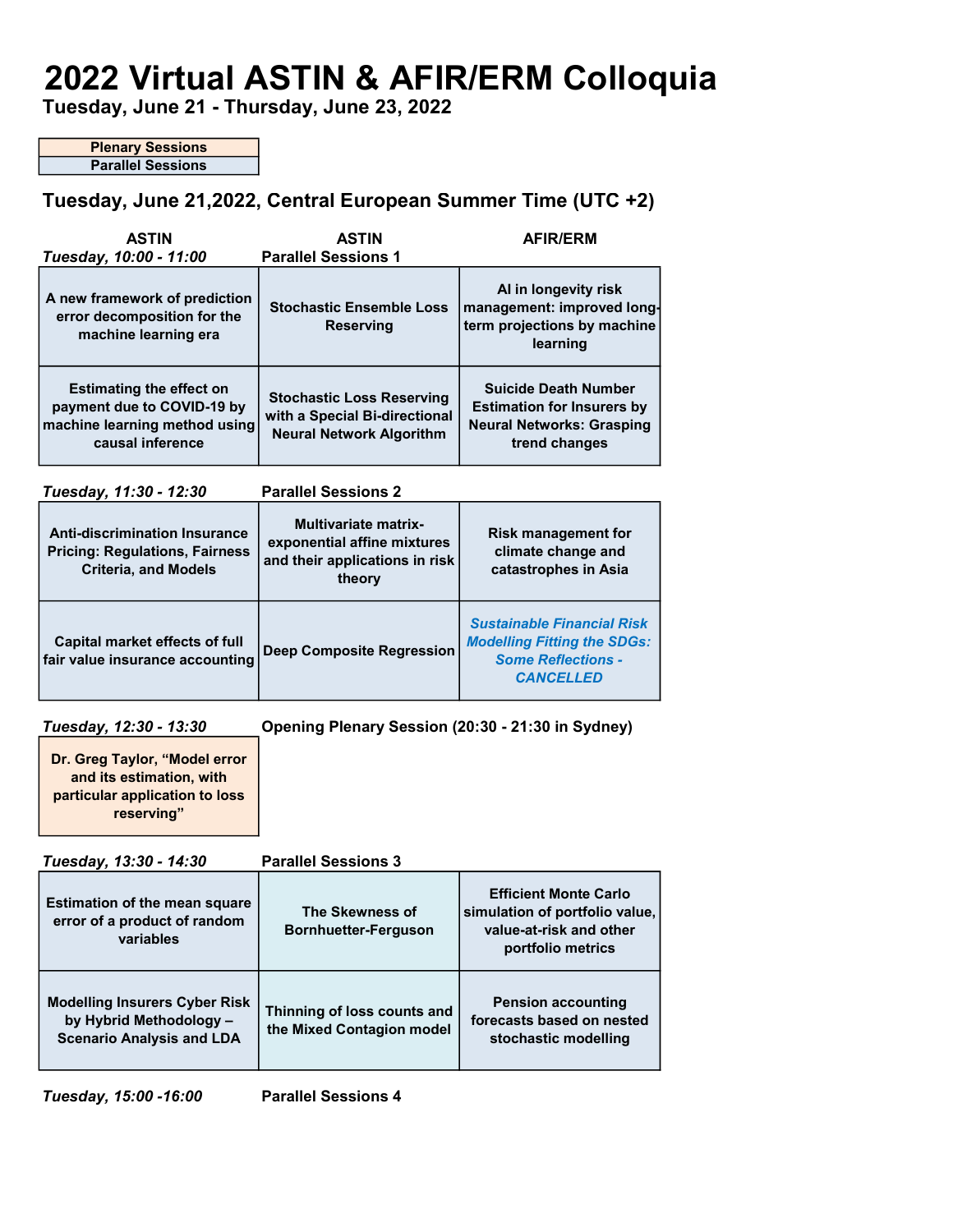| <b>GemAct: a comprehensive</b><br>actuarial package for non-life<br>(re)insurance | Social inclusion in the world<br>of modern predictive<br>analytics            | <b>Analysis of financial</b><br>contagion among economic<br>sectors through Dynamic<br><b>Bayesian Networks</b> |
|-----------------------------------------------------------------------------------|-------------------------------------------------------------------------------|-----------------------------------------------------------------------------------------------------------------|
| One-year and ultimate reserve<br>risk in Mack Chain Ladder<br>model               | Stable Dividends are Optimal<br>under Linear-Quadratic<br><b>Optimization</b> | <b>Modern Life-Care Tontines</b>                                                                                |

## Wednesday, June 22,2022, Eastern Daylight Time (UTC -4)

| <b>ASTIN</b>                                                                                                                                     | <b>ASTIN</b>                                                                                                                             | <b>AFIR/ERM</b> |
|--------------------------------------------------------------------------------------------------------------------------------------------------|------------------------------------------------------------------------------------------------------------------------------------------|-----------------|
| Wednesday, 10:00 - 11:00<br>An aggregate trend renewal<br>micro model for loss reserves,<br>with inflation and discount                          | <b>Parallel Sessions 1</b><br><b>Risk model with dependent</b><br>frequency and severity,<br>premium and ruin probability<br>calculation |                 |
| <b>Contingent Claim, Lender of</b><br><b>Last Resort (LoLR), Helicopter</b><br><b>Money in the Era of LIBOR</b><br><b>Conversion (Cancelled)</b> | <b>Scenario Testing for Large</b><br>Fleets during the yearly<br>price adjustment process - a<br>practical example                       |                 |

## Wednesday, 11:30 - 12:30 Parallel Sessions 2

| Cyber risk: An analysis of self-<br>protection and the prediction of<br>claims | <b>Enhancing Claims Triage</b><br>with Dynamic Data                                               | An Asset-Liability Model for<br><b>Stable Value Fund Wraps</b><br><b>(Guaranteed Retirement</b><br>Plans) |
|--------------------------------------------------------------------------------|---------------------------------------------------------------------------------------------------|-----------------------------------------------------------------------------------------------------------|
| <b>Efficient computation of</b><br>expected allocations                        | <b>Rebalancing the off-Balance</b><br><b>Factor Using the</b><br><b>Complement of Credibility</b> | Analysis threshold portfolio<br>return of Swiss pension<br>funds based on nested<br>simulation engine     |

Wednesday,, 13:30 - 14:30 Parallel Sessions 3

| <b>Monte Carlo Simulation,</b><br>Dependence, and Risk<br><b>Accumulation</b> | <b>Modeling the Reserving</b><br><b>Cycle with the Discrete</b><br><b>Fourier Transform</b> | Pandemic effects on<br>investors behaviour: Tesla<br>valuation with Holt-Winters<br>and fundamental analysis |
|-------------------------------------------------------------------------------|---------------------------------------------------------------------------------------------|--------------------------------------------------------------------------------------------------------------|
| Capturing the dependence<br>among large losses using<br>extreme-value copulas | The predictive power of the<br>multinomial distribution - 2<br>practical examples           | <b>COVID-19 Mitigations in the</b><br><b>U.S</b>                                                             |

Wednesday, 15:00 -16:00 Parallel Sessions 4 Peer-to-Peer Multi-Risk Insurance and Mutual Aid Simulation-based Earthquake Insurance Risk **Calculation**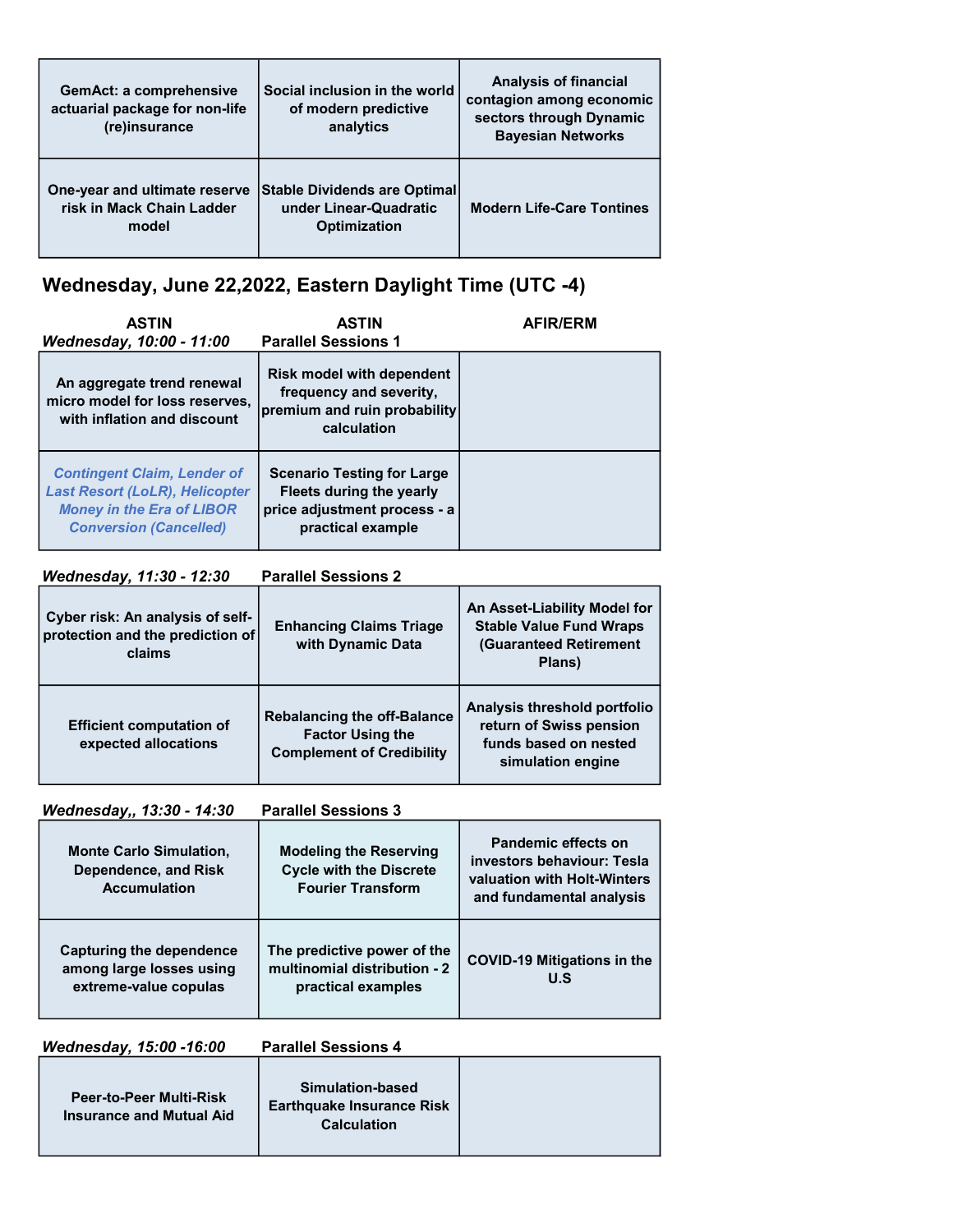## Thursday, June 23,2022, Central European Summer Time (UTC +2)

| <b>ASTIN</b>                                                                                           | <b>ASTIN</b>                                                           | <b>AFIR/ERM</b>                                                                                                                                   |
|--------------------------------------------------------------------------------------------------------|------------------------------------------------------------------------|---------------------------------------------------------------------------------------------------------------------------------------------------|
| Thursday, 10:00 - 11:00                                                                                | <b>Parallel Sessions 1</b>                                             |                                                                                                                                                   |
| <b>Fraud detection in insurance</b><br>using generative adversarial<br>networks for data imbalance     | <b>Optimal prevention</b><br>strategies in the classical<br>risk model | <b>Taxation treatment of</b><br>retirement income products<br>in Australia focusing on<br>variable annuity contracts                              |
| Integrating hidden markov<br>model with machine learning<br>for fraud detection in health<br>insurance | Optimal reinsurance under<br>terminal value constraints                | <b>Selling life insurance in</b><br><b>Africa and Modeling Loss</b><br><b>Reserving for surrounding</b><br>in Micro saving Product<br>(Cancelled) |

Thursday, 11:30 - 12:30 Parallel Sessions 2

| <b>Generating unfavorable VaR</b><br>scenarios with patchwork<br>copulas                  | <b>Predicting Region-Specific</b><br><b>Seismic Losses and Tail</b><br><b>Risk - DFA with Learning</b><br><b>Algorithms</b> | Impact of management<br>actions such as policyholder<br>dividends on solvency ratio |
|-------------------------------------------------------------------------------------------|-----------------------------------------------------------------------------------------------------------------------------|-------------------------------------------------------------------------------------|
| <b>Internal Modeling without</b><br>copulas: the beauty of<br>multivariate Thorin classes | Seismic Risk Assessment in<br><b>UAE by the Large-Magnitude</b><br><b>Offshore Shallow Crustal</b><br><b>Earthquake</b>     | <b>Computation of bonus in</b><br>multi-state life insurance                        |

Thursday, 13:30 - 14:30 Parallel Sessions 3

| . <b>.</b>                                                                                                |                                                       |                                                                       |
|-----------------------------------------------------------------------------------------------------------|-------------------------------------------------------|-----------------------------------------------------------------------|
| A copula estimation through<br>recursive partitioning of the<br>unit hypercube                            | Longevity and mortality risk<br>management post-Covid | <b>Cyber Risk Management</b>                                          |
| <b>Gamma Mixture Density</b><br>Networks and their application<br>to modelling insurance claim<br>amounts | <b>Mental health and insurance</b><br>cover           | <b>Regulation risk: the case of</b><br><b>Solvency II - CANCELLED</b> |

| Thursday, 15:00 -16:00                                        | <b>Parallel Sessions 4</b>                                                                                           |                                                                                           |
|---------------------------------------------------------------|----------------------------------------------------------------------------------------------------------------------|-------------------------------------------------------------------------------------------|
| <b>Actuarial (R)evolutions</b>                                | <b>Capital requirements</b><br>modeling for market and non-<br>life premium risk in a<br>dynamic insurance portfolio | <b>Insurability and Pandemic</b><br>(or More Generally, Shared<br><b>Resilience) Risk</b> |
| <b>Bootstrap Consistency for the</b><br><b>Mack Bootstrap</b> | <b>Continuous partition-of-unity</b><br>copulas and their application<br>to risk management and<br>other fields      | Covering pandemic risk:<br>insurance or smart saving?                                     |